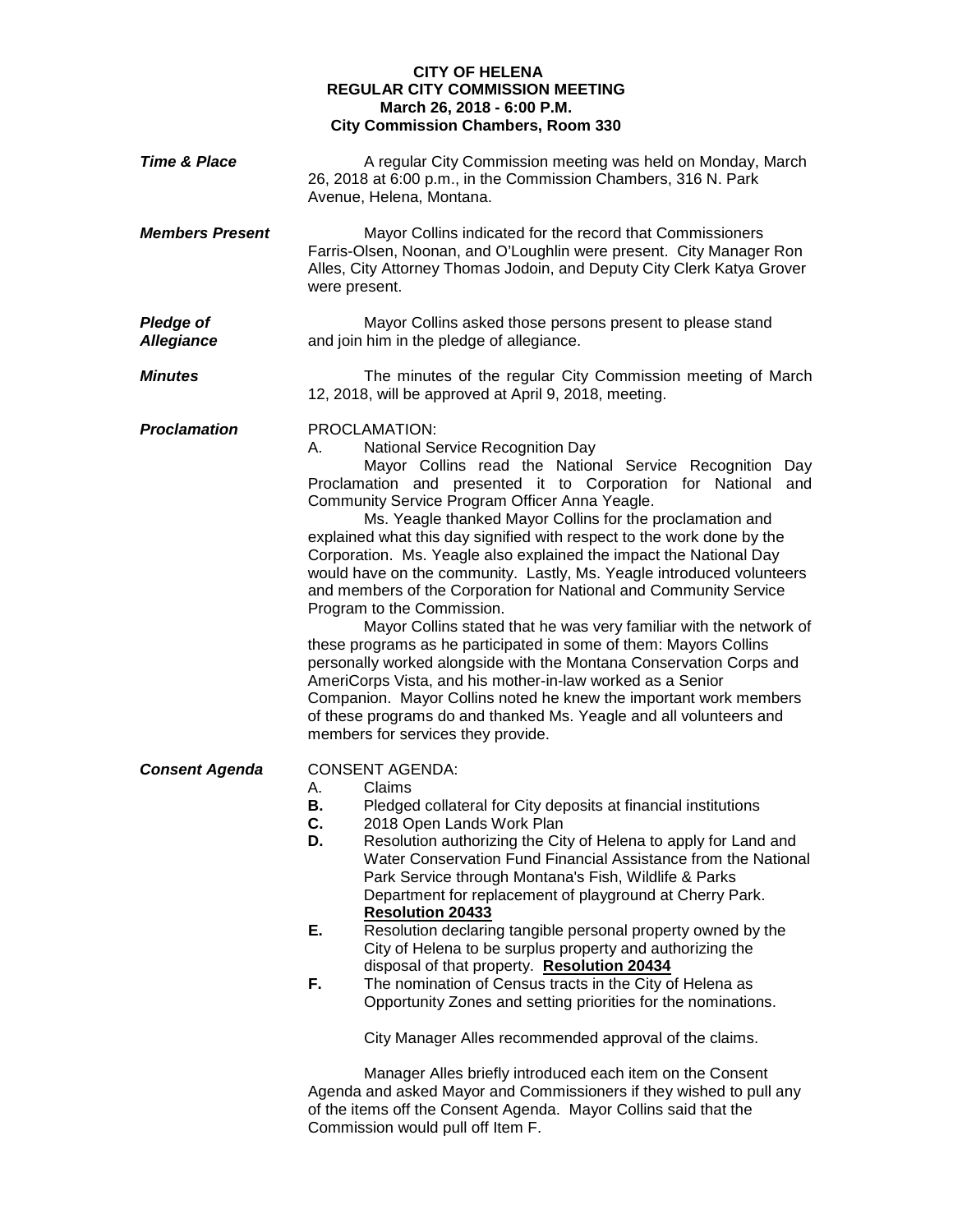| <b>Public Comment</b>  | Mayor Collins asked for public comment, none was received.                                                                                                                                                                                                                                                                                                                                                                                                                                                                                                                                                                                                                                                                                                                                                                                                                                                                                                                                                                                                                                                                                                                                                                                                                                                                                                                                                                                                                                                                                                                                                                                                                                                                                                                                                                                                                                                                                                                                                                                                                                                                                                                                                                                                                                                                                                   |
|------------------------|--------------------------------------------------------------------------------------------------------------------------------------------------------------------------------------------------------------------------------------------------------------------------------------------------------------------------------------------------------------------------------------------------------------------------------------------------------------------------------------------------------------------------------------------------------------------------------------------------------------------------------------------------------------------------------------------------------------------------------------------------------------------------------------------------------------------------------------------------------------------------------------------------------------------------------------------------------------------------------------------------------------------------------------------------------------------------------------------------------------------------------------------------------------------------------------------------------------------------------------------------------------------------------------------------------------------------------------------------------------------------------------------------------------------------------------------------------------------------------------------------------------------------------------------------------------------------------------------------------------------------------------------------------------------------------------------------------------------------------------------------------------------------------------------------------------------------------------------------------------------------------------------------------------------------------------------------------------------------------------------------------------------------------------------------------------------------------------------------------------------------------------------------------------------------------------------------------------------------------------------------------------------------------------------------------------------------------------------------------------|
| <b>Motion</b>          | Commissioner Farris-Olsen moved approval of Items A - E<br>on the consent agenda. Commissioner O'Loughlin seconded the<br>motion.                                                                                                                                                                                                                                                                                                                                                                                                                                                                                                                                                                                                                                                                                                                                                                                                                                                                                                                                                                                                                                                                                                                                                                                                                                                                                                                                                                                                                                                                                                                                                                                                                                                                                                                                                                                                                                                                                                                                                                                                                                                                                                                                                                                                                            |
| <b>Discussion</b>      | Commissioner Noonan said that he wanted to voice the citizens'<br>concerns regarding Item C, 2018 Open Lands Work Plan: the directional<br>downhill trails/ mountain biking. Commissioner Noonan referred to<br>Cherry Park where the Department has been engaged allowing the<br>community to raise funds for it. In this case, Montana Bicycle Guild<br>would be constructing the directional mountain bike trail: it wouldn't be<br>near any social trail crossings and at the bottom, the trail comes to a<br>wooden bridge, for which a warning sign could be a fix. Commissioner<br>Noonan said that it seemed that this was going to be another good<br>community plan and noted that he wanted to let people, who were<br>concerned, know that this was considered and that there seemed to be a<br>plan in place addressing a lot of people's needs. Manager Alles stated<br>that Natural Resource Coordinator Brad Langsather was available for<br>questions.                                                                                                                                                                                                                                                                                                                                                                                                                                                                                                                                                                                                                                                                                                                                                                                                                                                                                                                                                                                                                                                                                                                                                                                                                                                                                                                                                                                      |
| Vote                   | All voted aye, motion carried.                                                                                                                                                                                                                                                                                                                                                                                                                                                                                                                                                                                                                                                                                                                                                                                                                                                                                                                                                                                                                                                                                                                                                                                                                                                                                                                                                                                                                                                                                                                                                                                                                                                                                                                                                                                                                                                                                                                                                                                                                                                                                                                                                                                                                                                                                                                               |
| Staff Report on Item F | Manager Alles introduced Item F: the nomination of Census<br>tracts in the City of Helena as Opportunity Zones and setting priorities for<br>the nominations.<br>Director Haugen reported Opportunity Zones are a new<br>economic development program established by Congress in the Tax Cut<br>and Jobs Act of 2017 to encourage long-term investments in low-income<br>communities. The Montana Department of Commerce (MDOC) is<br>working closely with the Governor's Office to provide a process for state<br>designation as well as information, resources, and tools for this new<br>Opportunity Zone program. Opportunity Zones are determined by<br>eligible Census tracts. In the City of Helena, there are three census<br>tracts that have been determined eligible. These include the census<br>tract for the Downtown, and two census tracts that contain the most of<br>the Railroad Urban Renewal District. Montana has 106 eligible Census<br>tracts; however, the program regulations only allow for the nomination of<br>25 tracts for the state of Montana, and cities and counties have been<br>asked to nominate tracts within their jurisdiction for consideration.<br>The Census tracts that staff are recommending to nominate are:<br>Census Tract 30049000800. This Census tract contains the<br>1.<br>area generally referred to as the Downton and includes property south in<br>the County. It includes the proposed area for the new Downtown URD<br>and is focus of the City's and HBID partnership on the Montana Main<br>Street program. It is also the area that includes investments made with<br>New Market Tax Credits and has been the focus on several recent<br>economic development and planning efforts. It contains many of the<br>properties currently being considered for surplusing by the City<br>Commission.<br>2.<br>Census Tract 3004900900. This tract contains a majority of the<br>land that is in the current Railroad Urban Renewal district, and tax<br>increment financing is available for improvements in the area. It also<br>includes the old Capitol Hill Mall property. It has been the subject of<br>several planning efforts funding by the EPA and, as a result, has clean<br>up occur on several properties that were previously contaminated and<br>are now available for reinvestment |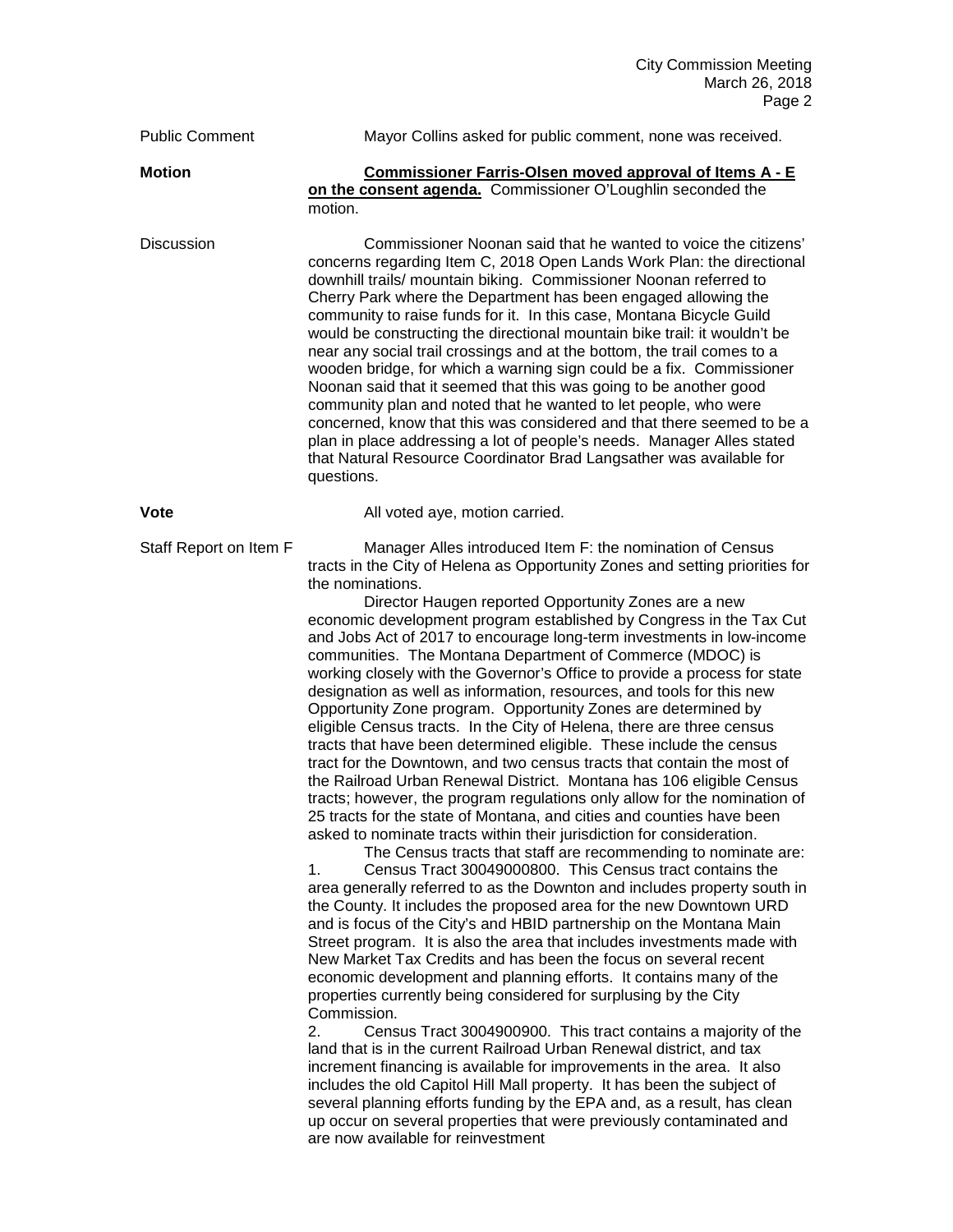|                       | 3.<br>Census Tract 3004900400. This tract includes the Costco and<br>Trinity Cemetery area.<br>City staff is working with the MBAC to put the nomination forms<br>together for Census tracts. The documentation for the 800 track has<br>been prepared, and for the 900 track is in the process of being prepared.<br>The staff would prepare documentation for the 400 track if that was the<br>wish of the Commission. The applications are due on March 30th. MDOC<br>asked that if the City nominates more than one region, that the City<br>would prioritize and identify which track would be priority 1, 2, and 3.                                                                                                                                                                                                                                                                                                                                                                                                                                                                                                                                                                                                                                                                                                                                                                                                                                                                                                                                                                                                                                                                                                                                                                                                                                                                                                                                                                                                                               |
|-----------------------|---------------------------------------------------------------------------------------------------------------------------------------------------------------------------------------------------------------------------------------------------------------------------------------------------------------------------------------------------------------------------------------------------------------------------------------------------------------------------------------------------------------------------------------------------------------------------------------------------------------------------------------------------------------------------------------------------------------------------------------------------------------------------------------------------------------------------------------------------------------------------------------------------------------------------------------------------------------------------------------------------------------------------------------------------------------------------------------------------------------------------------------------------------------------------------------------------------------------------------------------------------------------------------------------------------------------------------------------------------------------------------------------------------------------------------------------------------------------------------------------------------------------------------------------------------------------------------------------------------------------------------------------------------------------------------------------------------------------------------------------------------------------------------------------------------------------------------------------------------------------------------------------------------------------------------------------------------------------------------------------------------------------------------------------------------|
| <b>Discussion</b>     | Commissioner Farris-Olsen asked what Director Haugen's<br>recommendation would be with respect to whether the Commission<br>should nominate all three tracts or only two. Director Haugen replied that<br>the Costco-Trinity area is not likely to receive a lot of investment due to<br>geographical location and, thus, her recommendation would be to<br>nominate zone 1 (800 tract) and 2 (900 tract).<br>Manager Alles added that the City could make better and fuller<br>arguments for the 800 and 900 tracts with the goals that were able to be<br>achieved and studies that have taken place in those areas.                                                                                                                                                                                                                                                                                                                                                                                                                                                                                                                                                                                                                                                                                                                                                                                                                                                                                                                                                                                                                                                                                                                                                                                                                                                                                                                                                                                                                                  |
| <b>Public Comment</b> | MBAC Program Manager Eric Seidensticker pointed out with<br>respect to the 800 and 900 tracts that because MBAC staff was aware of<br>the programs and significant amount of money spend on them in grant<br>money through the Department of Commerce, and becasue MDOC staff<br>was aware of mechanisms associated with those programs, it would be<br>easier to talk about those two tracts. Mr. Seidensticker added that both<br>tracts were worthy of being prioritized; what's more, even if only one was<br>approved, it would directly or indirectly benefit the other one as well.                                                                                                                                                                                                                                                                                                                                                                                                                                                                                                                                                                                                                                                                                                                                                                                                                                                                                                                                                                                                                                                                                                                                                                                                                                                                                                                                                                                                                                                              |
| <b>Discussion</b>     | Commissioner O'Loughlin asked how the 800 and 900 census<br>tracts compare to the TIF districts. Director Haugen replied that the<br>proposed TIF district for the downtown, which has not been created yet,<br>mirrors the 800 census tract, with the exception that this census tract<br>extends further south. The 900 census tract contains approximately<br>three fourth of the railroad district. The northern part of the railroad<br>district that is not part of the 900 tract is the area where there is little<br>potential for development; it extends to the Capital Mall and the southern<br>border extends to the 11 <sup>th</sup> Ave. However, the Capital Mall area is a<br>subject for a potential discussion, as there was some interest expressed<br>in potential reinvestment in the Mall.<br>Commissioner O'Loughlin said that it was hard to prioritize<br>between the two tracts, as they were both worthy of development, but<br>she was slightly inclined to prioritize the railroad renewal district.<br>Commissioner O'Loughlin noted that this area was a perfect example of<br>something that has been provided for on the federal level.<br>Commissioner Farris-Olsen stated that, looking at the criteria, he<br>would prioritize the downtown area over the railroad renewal district;<br>however, he agreed that both tracts were great opportunities.<br>Commissioner Noonan agreed that downtown would be his<br>choice to prioritize because it was large and it came from a large amount<br>of the tax base, but it's a fine line between the two areas.<br>Commissioner O'Loughlin said that she understood the benefits<br>of prioritizing the downtown area and would be comfortable with that<br>motion. Commissioner O'Loughlin noted that the federal tax bill provided<br>significant tax benefits to fairly wealthy people and what the Commission<br>would be doing was incentivizing this type of investment in certain areas.<br>Commissioner O'Loughlin added that this Commission cares a lot about |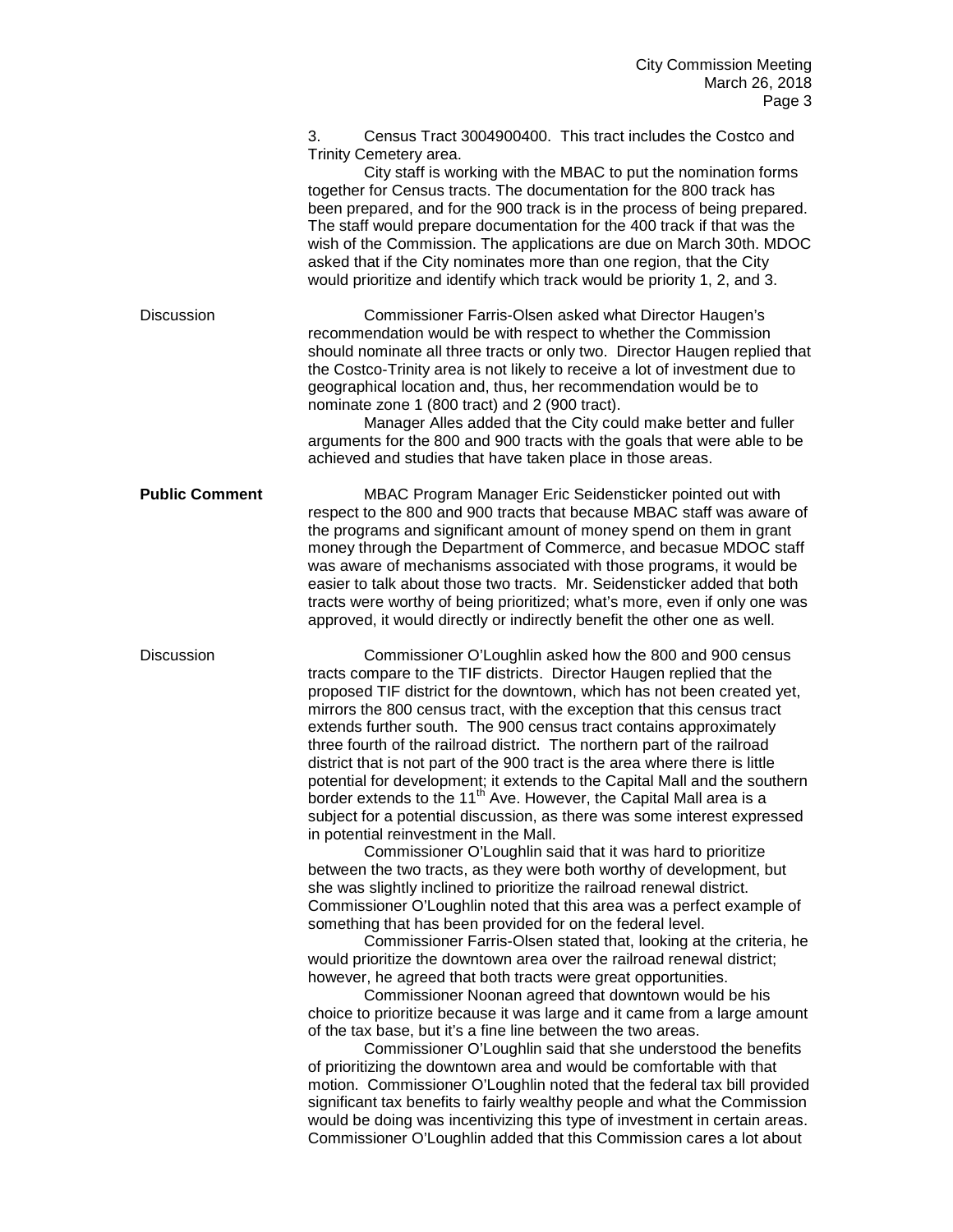|                                                    | areas like the $6th$ ward and that she heard a lot from the community<br>members who were eager to learn what the plans of the Commission<br>would be. Commissioner O'Loughlin concluded by expressing hope that<br>the Commission would continue a conversation about the types of<br>opportunities, such as the one under discussion, that would encourage<br>development in the area but pointed out that, if a Commissioner made a<br>motion to prioritize the downtown area, she would be comfortable with<br>that.                                                                                                                                                                                                                                                                                                                                                                                                                                       |
|----------------------------------------------------|----------------------------------------------------------------------------------------------------------------------------------------------------------------------------------------------------------------------------------------------------------------------------------------------------------------------------------------------------------------------------------------------------------------------------------------------------------------------------------------------------------------------------------------------------------------------------------------------------------------------------------------------------------------------------------------------------------------------------------------------------------------------------------------------------------------------------------------------------------------------------------------------------------------------------------------------------------------|
| <b>Motion</b>                                      | <b>Commissioner Noonan moved to authorize the nomination</b><br>in the following order of priority of census tracts: 30049000800 and<br>3004900900 for consideration as opportunity zones and<br>establishing priorities for the tracts. Commissioner Farris-Olsen<br>seconded the motion.                                                                                                                                                                                                                                                                                                                                                                                                                                                                                                                                                                                                                                                                     |
| <b>Discussion</b>                                  | Commissioner Farris-Olsen said that he was glad that the City<br>would be applying for both census tracts as both were equally important.<br>Commissioner Farris-Olsen stated that within the new TIF district and<br>railroad district, there were some funds coming in and expressed hope<br>that the City could have that money to improve that district.<br>Commissioner Farris-Olsen noted that the residents desperately wanted<br>and deserved it.                                                                                                                                                                                                                                                                                                                                                                                                                                                                                                      |
| <b>Vote</b>                                        | All voted aye, motion carried.                                                                                                                                                                                                                                                                                                                                                                                                                                                                                                                                                                                                                                                                                                                                                                                                                                                                                                                                 |
| <b>Communications</b><br><b>From Commissioners</b> | COMMUNICATIONS/PROPOSALS FROM COMMISSIONERS<br>Commissioner Noonan stated that at 4 p.m. on April 4 there<br>would be a special administrative meeting with the purpose of having a<br>discussion regarding snow removal: to reflect on the past winter<br>experiences, to hear about the departments' priorities, to hear and gather<br>some ideas, and to get educated about snow removal and City's<br>practices.                                                                                                                                                                                                                                                                                                                                                                                                                                                                                                                                           |
| <b>Report of the City</b><br><b>Attorney</b>       | REPORT OF THE CITY ATTORNEY<br>City Attorney Jodoin reported that the City was involved in three<br>litigation cases, with two of them handled by MMIA. The first case was<br>allegations that a former police officer assaulted two confidential<br>informants. A jury trial was set in early 2019. The City denies the<br>allegations. The second case involved a former employee who filed a<br>complaint before the Human Rights Board. The Board is in investigative<br>stage. This former employee filed alleged gender and sex discrimination<br>with her wage and her termination. There was a process with the Civil<br>Service Board. The final case was allegation before the Human Rights<br>Bureau that HPD, or officer, engaged in unlawful age discrimination<br>when it submitted a driver for review of her driving license following an<br>accident. This case is handled in house and Human Rights Bureau is<br>investigating it presently. |
| <b>Report of the City</b><br><b>Manager</b>        | REPORT OF THE CITY MANAGER<br>Manager Alles reported the same crews that were engaged in<br>snow removal were now working on sand cleaning; it would take<br>approximately two months for all the sand to be picked up. Manager<br>Alles also reported on potholes being fixed and encouraged public to<br>leave messages informing of pothole locations.                                                                                                                                                                                                                                                                                                                                                                                                                                                                                                                                                                                                      |